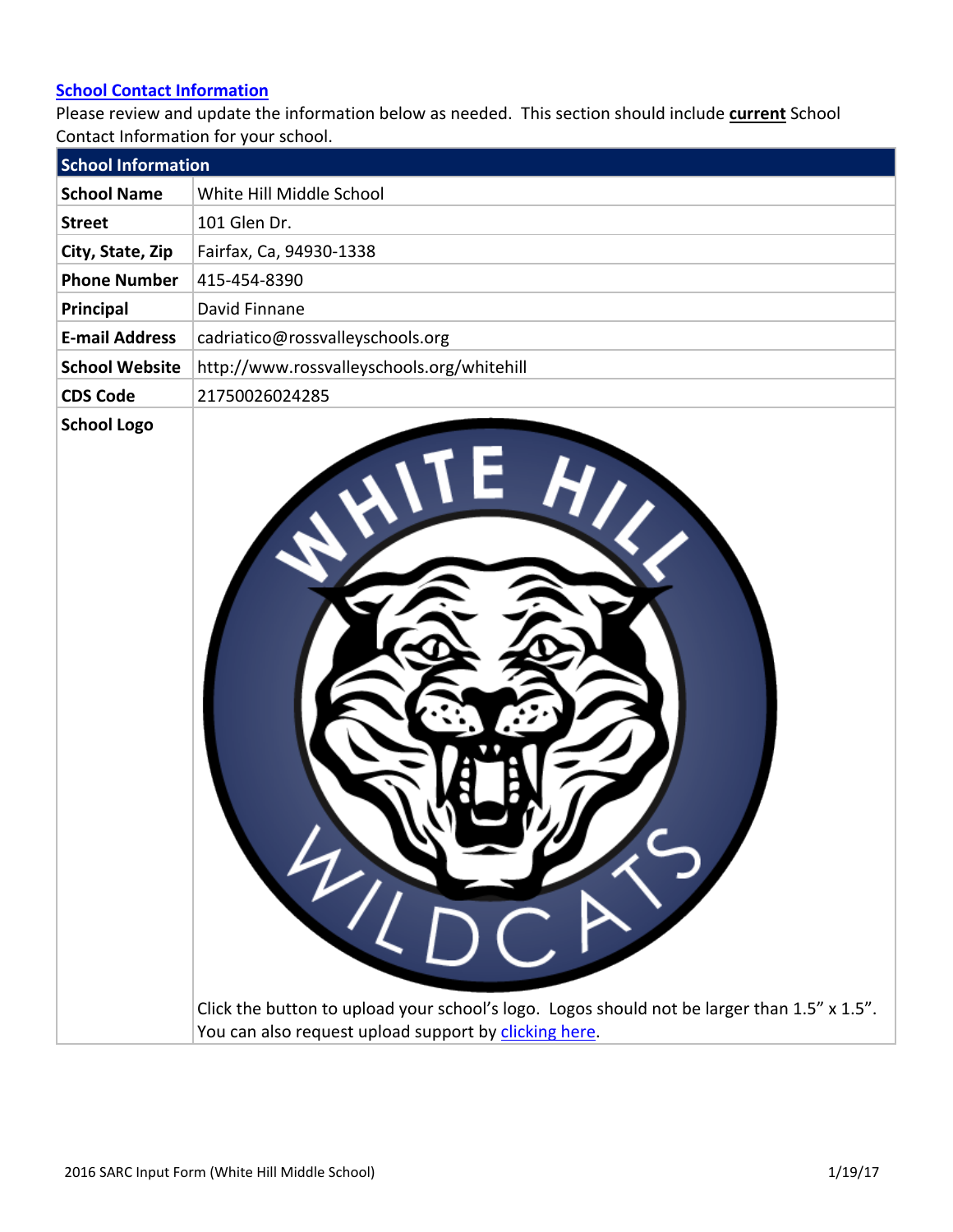## **[District Contact Information](http://www.doc-tracking.com/screenshots/16SARC/InputFormDataElements/District%2520Contact%2520Information.pdf)**

Please review and update the information below as needed. This section should include **current** District Contact Information for your district.

| <b>District Information</b> |                                                                                                                                                                                                                                                      |
|-----------------------------|------------------------------------------------------------------------------------------------------------------------------------------------------------------------------------------------------------------------------------------------------|
| <b>District Name</b>        | Ross Valley Elementary School District                                                                                                                                                                                                               |
| <b>Street</b>               | 110 Shaw Dr.                                                                                                                                                                                                                                         |
| City, State, Zip            | San Anselmo, CA 94960-1112                                                                                                                                                                                                                           |
| <b>Phone Number</b>         | $(415)$ 454-2162                                                                                                                                                                                                                                     |
| Superintendent              | Dr. Rick E. Bagley                                                                                                                                                                                                                                   |
| <b>Web Site</b>             | www.rossvalleyschools.org                                                                                                                                                                                                                            |
| <b>E-mail Address</b>       | superintendent@rossvalleyschools.org                                                                                                                                                                                                                 |
| <b>District Logo</b>        | <b>WHITEH</b><br>CHOOL DISTRIC<br>BROOKSIT<br><b>SUGRATE . LEARN . INSPIRE . MENTOR . BE</b><br>Click the button to upload your district logo. Logos should not be larger than 1.5" x 1.5".<br>You can also request upload support by clicking here. |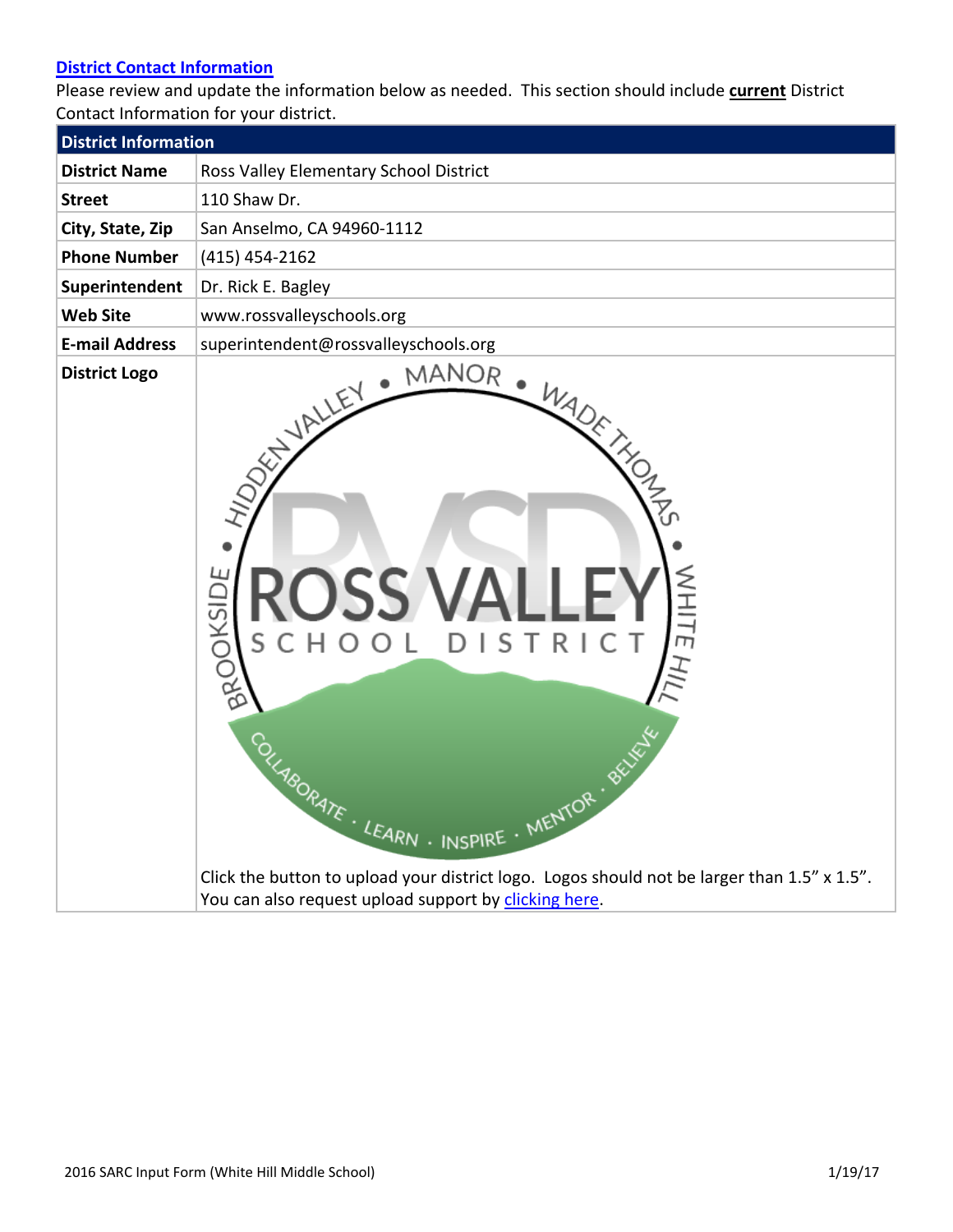### **District Governing Board**

Please review and update the information below as needed. This section should include **current** contact District Governing Board information for your district.

| District Governing Board (in the order to be listed) |                        |  |  |  |
|------------------------------------------------------|------------------------|--|--|--|
| <b>Member 1</b>                                      | Anne Capron, President |  |  |  |
| <b>Member 2</b>                                      | Annelise Bauer         |  |  |  |
| <b>Member 3</b>                                      | <b>Wesley Pratt</b>    |  |  |  |
| <b>Member 4</b>                                      | Mark Reagan            |  |  |  |
| <b>Member 5</b>                                      | Amy Stock, Clerk       |  |  |  |
| <b>Member 6</b>                                      |                        |  |  |  |
| <b>Member 7</b>                                      |                        |  |  |  |
| <b>Member 8</b>                                      |                        |  |  |  |
| <b>Member 9</b>                                      |                        |  |  |  |
| Member 10                                            |                        |  |  |  |
| Member 11                                            |                        |  |  |  |
| <b>Member 12</b>                                     |                        |  |  |  |

#### **District Administration**

Please review and update the information below as needed. This section should include **current** District Administration information for your district.

| District Administration (in the order to be listed) |                                              |  |  |  |
|-----------------------------------------------------|----------------------------------------------|--|--|--|
| Superintendent                                      | Dr. Rick E. Bagley                           |  |  |  |
| <b>Administrator 1</b>                              | Marci Trahan                                 |  |  |  |
|                                                     | Assistant Superintendent, Human<br>Resources |  |  |  |
| <b>Administrator 2</b>                              | <b>Teri Louer</b>                            |  |  |  |
|                                                     | Director Student Services                    |  |  |  |
| <b>Administrator 3</b>                              | Midge Hoffman                                |  |  |  |
|                                                     | <b>Chief Business Official</b>               |  |  |  |
| <b>Administrator 4</b>                              | <b>Bret Joyner</b>                           |  |  |  |
|                                                     | Director of Maintenance and Operations       |  |  |  |
| <b>Administrator 5</b>                              | Sean Maher                                   |  |  |  |
|                                                     | Director of Information Technology           |  |  |  |
| <b>Administrator 6</b>                              |                                              |  |  |  |
| <b>Administrator 7</b>                              |                                              |  |  |  |
| <b>Administrator 8</b>                              |                                              |  |  |  |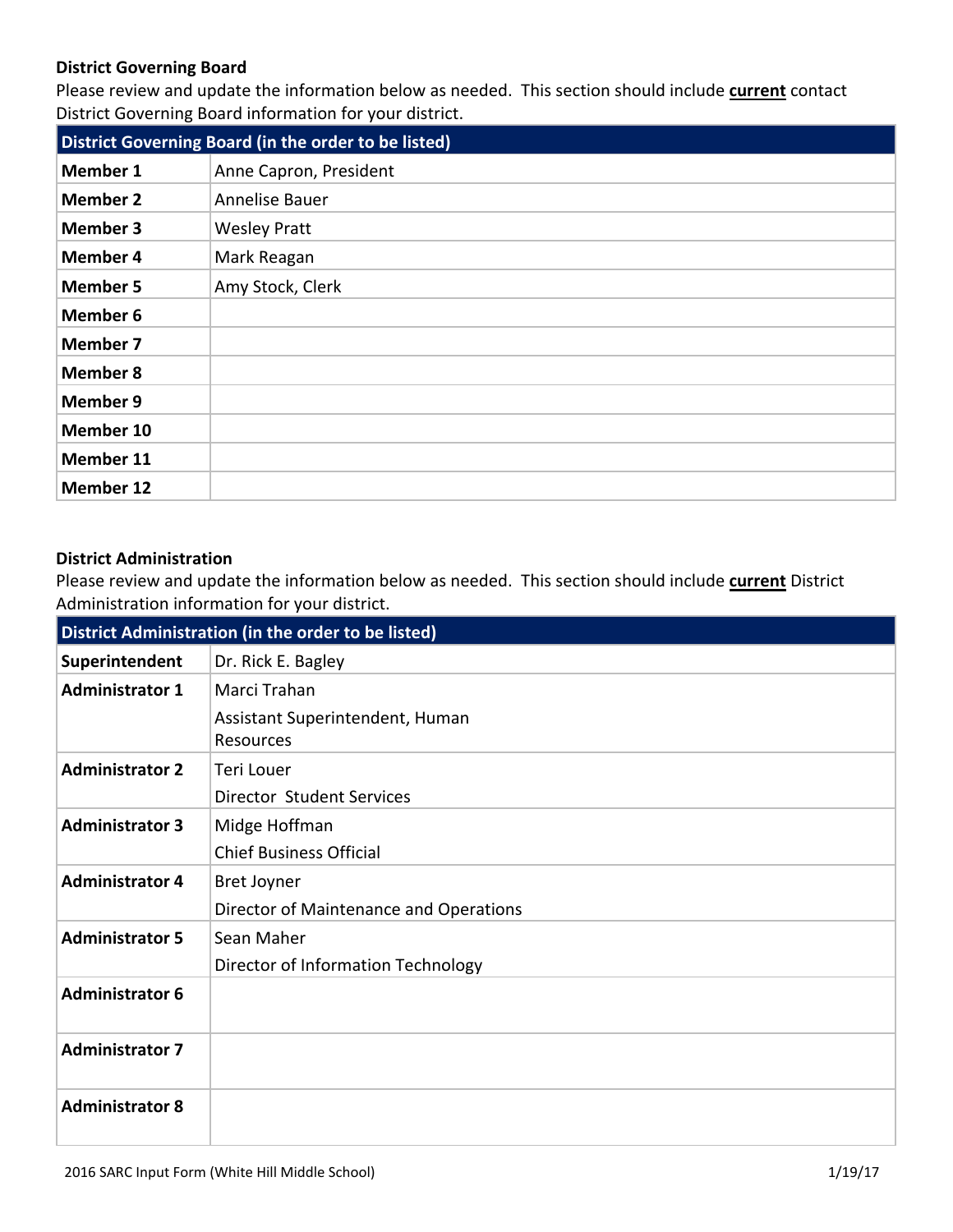| District Administration (in the order to be listed) |  |  |  |  |
|-----------------------------------------------------|--|--|--|--|
| <b>Administrator 9</b>                              |  |  |  |  |
| <b>Administrator 10</b>                             |  |  |  |  |
| <b>Administrator 11</b>                             |  |  |  |  |
| <b>Administrator 12</b>                             |  |  |  |  |
| <b>Administrator 13</b>                             |  |  |  |  |

### **[School Description and Mission Statement \(Most Recent Year\)](http://www.doc-tracking.com/screenshots/16SARC/InputFormDataElements/School%2520Description%2520and%2520Mission%2520Statement.pdf)**

Please review and update the information below as needed. This section should include information about your school, its programs and its goals. This section should be kept to 2-3 paragraphs.

White Hill Middle School is a California Distinguished School that serves the communities of San Anselmo and Fairfax. It is the Ross Valley School District's sole middle school for approximately (800) 6th, 7th, and 8th grade students from our communities' four elementary schools.

Our academic program offers a breadth of challenge and opportunity with core English, History, Science, and Math classes and award-winning art, music, technology (STEAM), PE, and foreign language electives. Forty-one credentialed teachers, twenty-five staff members, one counselor, two counseling interns and two administrators support an engaging and rigorous educational program. White Hill is enriched by broad parent and community support and is an active partner in the work of our district's YES Foundation.

Located on the western edge of Fairfax at the base of White's Hill, the school campus is surrounded by beautiful rolling hills and open space and sits on a 22-acre site that includes Lefty Gomez Field. White Hill was built in 1969 and has gone through three major renovations (1985, 2000 and 2013). December 2013 marked the opening of 25,000 square feet of new buildings and classrooms which provide our students and staff with a first class facility for 21st-century learning.

#### **[Opportunities for Parental Involvement \(Most Recent Year\)](http://www.doc-tracking.com/screenshots/16SARC/InputFormDataElements/Opportunities%2520for%2520Parental%2520Involvement.pdf)**

Please review and update the information below as needed. This section should include information on how parents can become involved in school activities, including contact information pertaining to organized opportunities for parent involvement. This section should be kept to 1-2 paragraphs.

Parents and staff are partners in education. Parent involvement is an integral part of our school community. Parents serve as classroom volunteers, in leadership roles, on site and district committees, assist with special projects and offer their many talents and expertise to enrich the educational experience of our students. W e invite and encourage parents to take an active role in their child's education and the school community.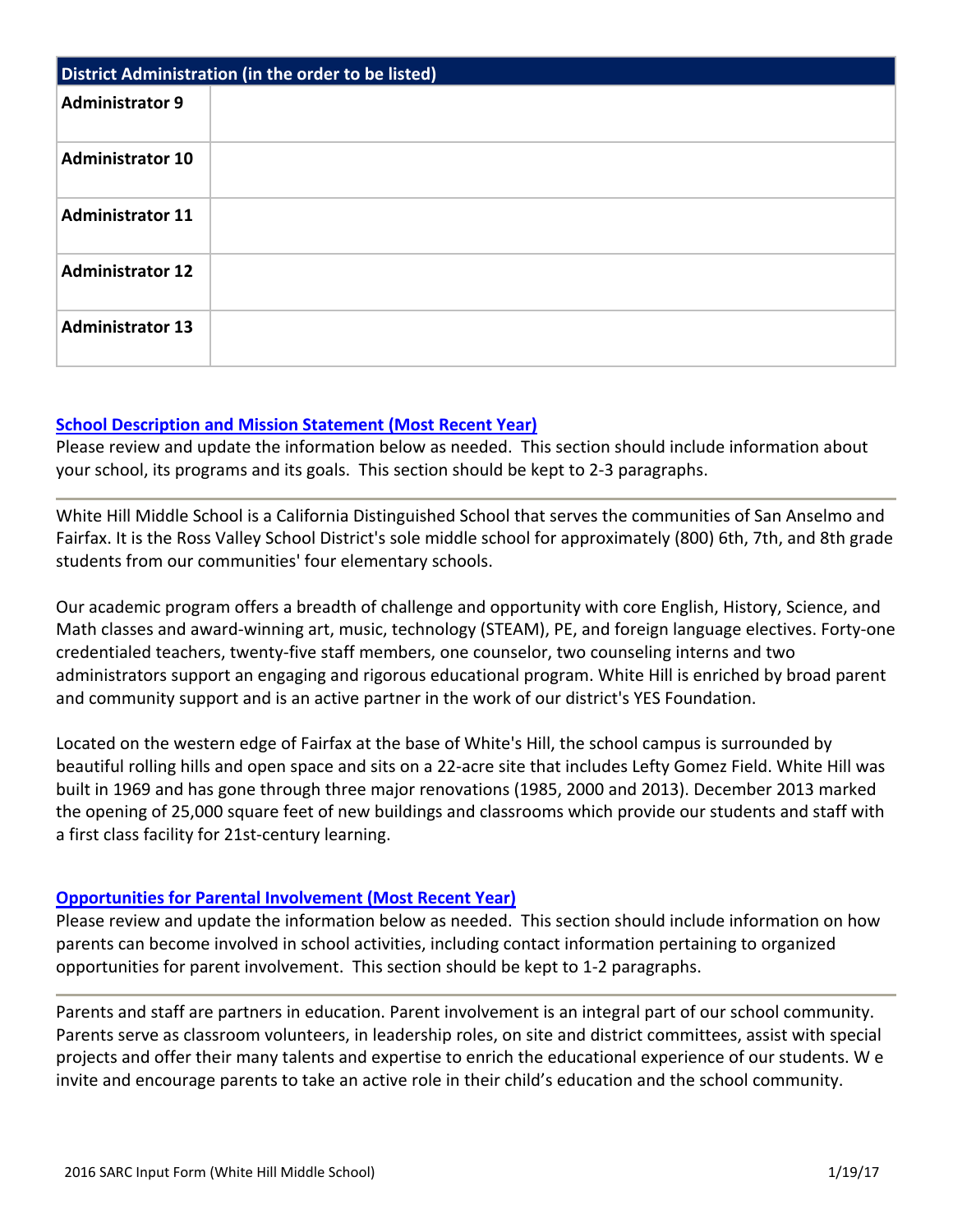## **[School Safety Plan \(Most Recent Year\)](http://www.doc-tracking.com/screenshots/16SARC/InputFormDataElements/School%2520Safety%2520Plan.pdf)**

Please review and update the information below as needed. This section should include information about your school's comprehensive safety plan, including the dates on which the safety plan was last reviewed, updated, and discussed with faculty; as well as a brief description of the key elements of the plan (please do not paste your entire safety plan in this field). This section should be kept to 1-2 paragraphs.

WHMS has developed refined and approved an annual safety plan that includes staff and student training as w ell as coordination with county emergency agencies such as Fairfax Police and Ross Valley Fire. Our plan includes procedures for earthquake, fire, and lock down situation.

#### **[School Facility Conditions and Planned Improvements \(Most Recent Year\)](http://www.doc-tracking.com/screenshots/16SARC/InputFormDataElements/School%2520Facility%2520Conditions%2520and%2520Planned%2520Improvements.pdf)**

Please review and update the information below as needed. This section should include information from the most recent Facility Inspection Tool (FIT) data (or equivalent), including:

- Description of the safety, cleanliness, and adequacy of the school facility
- Description of any planned or recently completed facility improvements
- The year and month in which the data were collected
- Description of any needed maintenance to ensure good repair

You can [click here](mailto:sarchelp@doc-tracking.com?subject=MS%2520Excel%2520FIT%2520Report%2520for%2520Upload%2520to%2520DTS) to submit your school's most recent FIT tool in MS Excel format. Please do not submit your FIT tool in any format other than MS Excel.

#### **Year and month of the most recent FIT report:** 12/2016

This section should be kept to 1-2 paragraphs.

The Ross Valley School District passed a \$41 million dollar bond in November 2010 to accommodate increased enrollment and at White Hill Middle School.

Ross Valley School District uses Integrated Pest Management (IPM) strategies and the least toxic method of pest control possible as a means to control unwanted pests. In accordance with AR 3514.2 IPM strategy focuses on long-term prevention or suppression of pest problems through a combination of techniques such as monitoring for pest presence and establishing treatment threshold levels, using non-chemical practices to make the habitat less conducive to pest development, improving sanitation, and employing mechanical and physical controls. Pesticides that pose the least possible hazard and are effective in a manner that minimizes risks to people, property, and the environment are used only after careful monitoring indicates they are needed according to established guidelines and treatment thresholds. ( California Education Code §17609; Food and Agricultural Code§ 13181)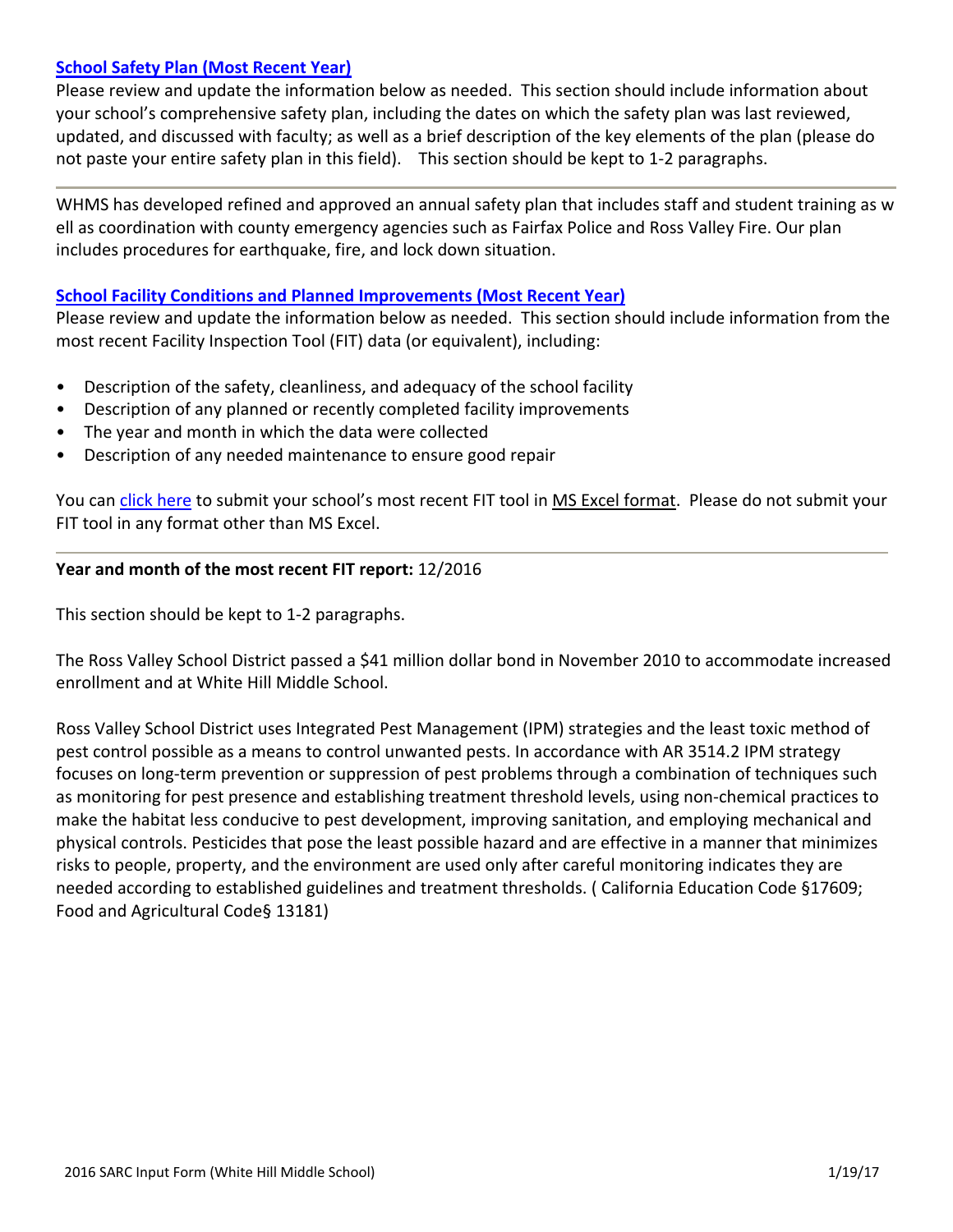## **[School Facility Good Repair Status \(Most Recent Year\)](http://www.doc-tracking.com/screenshots/16SARC/InputFormDataElements/School%2520Facility%2520Good%2520Repair%2520Status.pdf)**

Please review and update the information below as needed. This section should include information from the most recent Facility Inspection Tool (FIT) data (or equivalent), including:

- Determination of repair status for systems listed
- Description of any needed maintenance to ensure good repair
- The Overall Rating (bottom row)

# **Please ensure that this section correlates accurately to the most recent inspection/FIT report for your school.**

| <b>System Inspected</b>                                                          | <b>Repair Status</b><br>(the marks should match<br>your most recent inspection) |      |      | <b>Repair Needed and</b><br><b>Action Taken or Planned</b>               |  |
|----------------------------------------------------------------------------------|---------------------------------------------------------------------------------|------|------|--------------------------------------------------------------------------|--|
|                                                                                  | Good                                                                            | Fair | Poor |                                                                          |  |
| Systems:<br>Gas Leaks, Mechanical/HVAC,<br>Sewer                                 | X                                                                               |      |      |                                                                          |  |
| Interior:<br><b>Interior Surfaces</b>                                            | X                                                                               |      |      |                                                                          |  |
| <b>Cleanliness:</b><br>Overall Cleanliness, Pest/<br>Vermin Infestation          | X                                                                               |      |      |                                                                          |  |
| <b>Electrical:</b><br>Electrical                                                 |                                                                                 | X    |      | Outlet covers and ceiling light covers are<br>missing. Will be replaced. |  |
| <b>Restrooms/Fountains:</b><br>Restrooms, Sinks/ Fountains                       | $\mathsf{X}$                                                                    |      |      |                                                                          |  |
| Safety:<br>Fire Safety, Hazardous<br><b>Materials</b>                            | X                                                                               |      |      |                                                                          |  |
| <b>Structural:</b><br>Structural Damage, Roofs                                   | X                                                                               |      |      |                                                                          |  |
| <b>External:</b><br>Playground/School Grounds,<br>Windows/<br>Doors/Gates/Fences | X                                                                               |      |      |                                                                          |  |

| <b>System Inspected</b> | <b>Repair Status</b><br>(the marks should match your most recent inspection) |      |      |      |  |
|-------------------------|------------------------------------------------------------------------------|------|------|------|--|
|                         | <b>Exemplary</b>                                                             | Good | Fair | Poor |  |
| <b>Overall Rating</b>   |                                                                              | Χ    |      |      |  |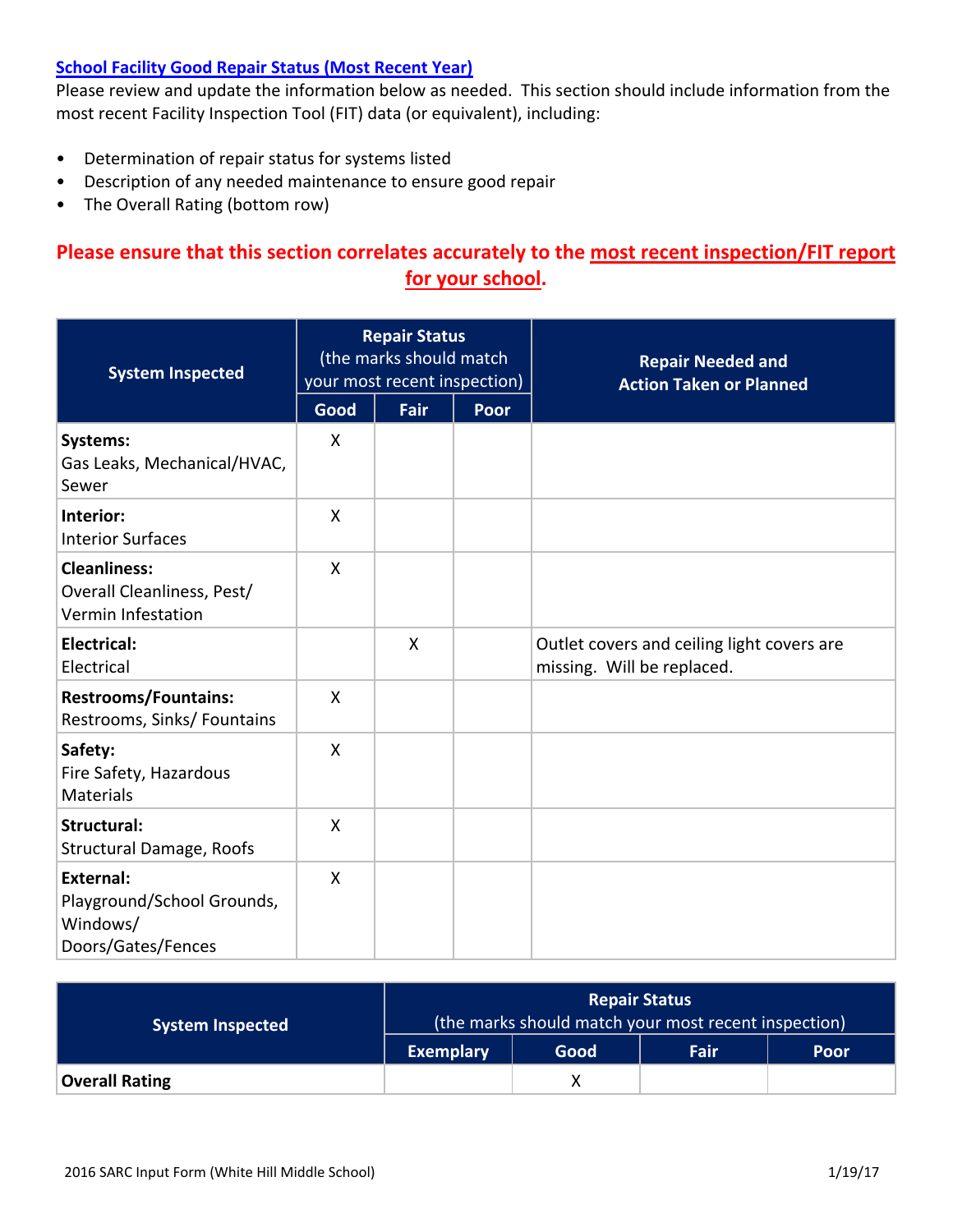### **[Teacher Credentials](http://www.doc-tracking.com/screenshots/16SARC/InputFormDataElements/Teacher%2520Credentials.pdf)**

Please review and update the information below as needed. This section should include the number of teachers that fall into each category listed for the year indicated. As this template is thoroughly reviewed each year, please note that the years listed, 14-15, 15-16 and 16-17, are correct.

|                                                                                                                                                                                                                                                                                                                                                                                                                                                  |         | <b>District</b> |         |         |
|--------------------------------------------------------------------------------------------------------------------------------------------------------------------------------------------------------------------------------------------------------------------------------------------------------------------------------------------------------------------------------------------------------------------------------------------------|---------|-----------------|---------|---------|
| <b>Teachers at this School</b>                                                                                                                                                                                                                                                                                                                                                                                                                   | 2014-15 | 2015-16         | 2016-17 | 2016-17 |
| <b>With Full Credential</b>                                                                                                                                                                                                                                                                                                                                                                                                                      | 37      | 39              | 39      | 131     |
| <b>Without Full Credential</b><br>Without a full credential (includes LEA and<br>university internships, pre-internships,<br>emergency or other permits, and waivers)                                                                                                                                                                                                                                                                            | 0       | 0               | 3       | 5       |
| <b>Teaching Outside Subject Area of</b><br>Competence<br>CDE does not collect data on the number of<br>teachers teaching outside their subject area of<br>competence (with full credential). Teaching<br>outside subject area data should be available<br>in the LEA's personnel office. In most<br>instances, teaching outside subject area is a<br>subset of total teacher misassignments (see<br>data definition for Teacher Misassignments). | 0       | 0               | 3       | 5       |

#### **[Teacher Misassignments and Vacant Teacher Positions](http://www.doc-tracking.com/screenshots/16SARC/InputFormDataElements/Teacher%2520Misassignments%2520and%2520Vacant%2520Teacher%2520Positions.pdf)**

Please review and update the information below as needed. This section should include the number of teachers that fall into each category listed for the year indicated. As this template is thoroughly reviewed each year, please note that the years listed, 14-15, 15-16 and 16-17, are correct.

| <b>Indicator</b>                                                                                                                                                                                                         | 2014-15 | 2015-16 | 2016-17      |
|--------------------------------------------------------------------------------------------------------------------------------------------------------------------------------------------------------------------------|---------|---------|--------------|
| <b>Misassignments of Teachers of English</b>                                                                                                                                                                             | 0       | O       | $\mathbf{0}$ |
| Learners<br>'Misassignments' refers to the number of positions<br>filled by teachers who lack legal authorization to teach<br>that grade level, subject area, student group, etc.                                        |         |         |              |
| <b>Total Teacher Misassignments</b><br>'Misassignments' refers to the number of positions<br>filled by teachers who lack legal authorization to teach<br>that grade level, subject area, student group, etc.             | 0       | O       |              |
| <b>Vacant Teacher Positions</b><br>'Vacant Teacher Positions' refer to positions not filled<br>by a single designated teacher assigned to teach the<br>entire course at the beginning of the school year or<br>semester. | 0       |         |              |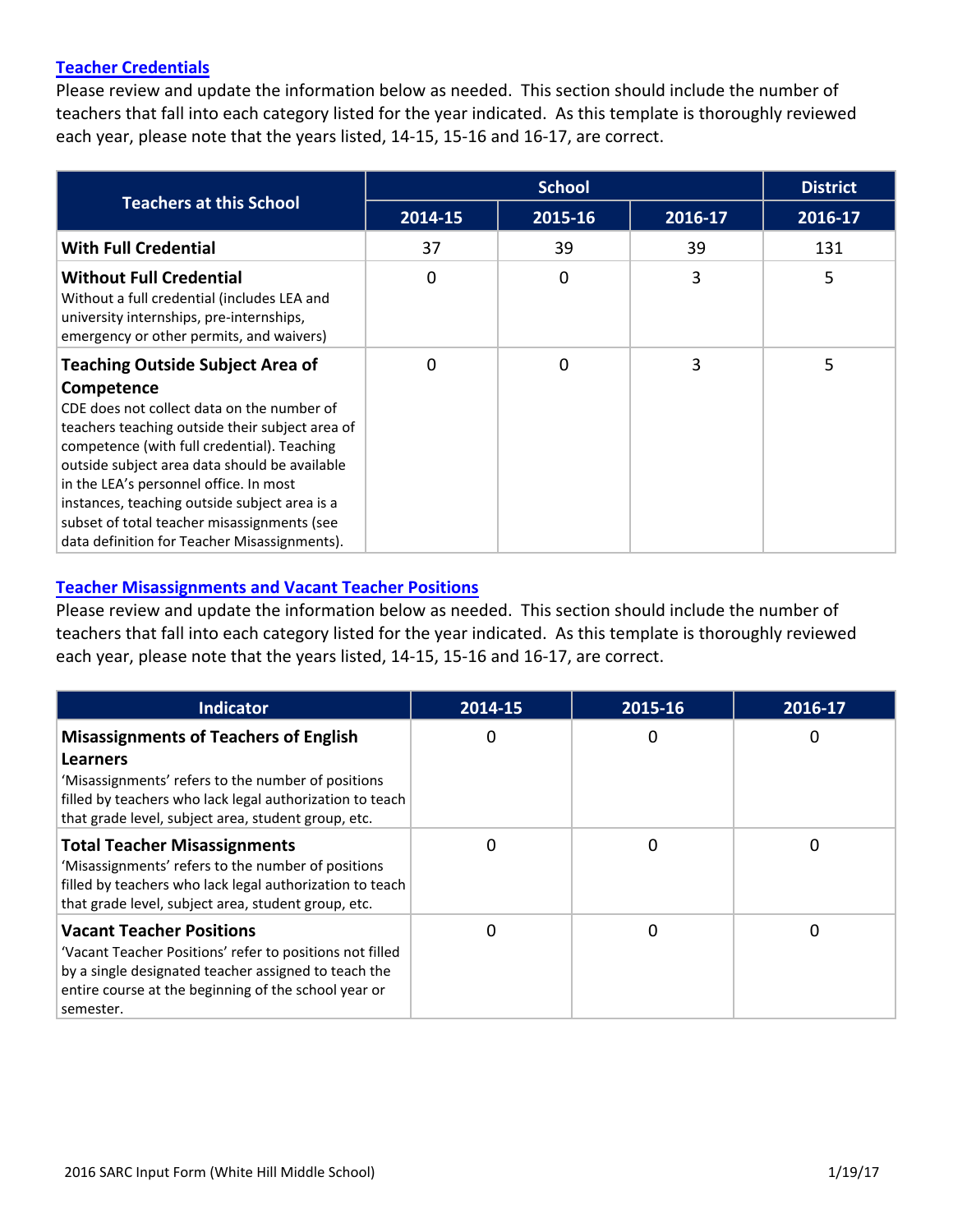### **[Academic Counselors and Other Support Staff \(School Year 2015-16\)](http://www.doc-tracking.com/screenshots/16SARC/InputFormDataElements/Academic%2520Counselors%2520and%2520Other%2520Support%2520Staff.pdf)**

The data that is currently displayed in this table was carried over from last year's SARC. Please update the FTE for each category as needed. This section should include the number of staff, full time equivalent (FTE), employed at your school that fall into the categories listed.

One Full-Time Equivalent (FTE) equals one staff member working full-time; one FTE could also represent two staff members who each work 50% of full-time.

As this template is thoroughly reviewed each year, please note that the year listed, 15-16, is correct.

| <b>Title</b>                                               | <b>Number of FTE</b><br><b>Assigned to</b><br><b>School</b> | <b>Average Number of Students</b><br>per Academic Counselor |
|------------------------------------------------------------|-------------------------------------------------------------|-------------------------------------------------------------|
| <b>Academic Counselor</b>                                  | 1 FTE                                                       | 798                                                         |
| <b>Counselor (Social/Behavioral or Career Development)</b> | $.8$ FTE                                                    |                                                             |
| Library Media Teacher (Librarian)                          | $\cdot$ 1                                                   |                                                             |
| Library Media Services Staff (paraprofessional)            | <b>1.0 FTE</b>                                              |                                                             |
| Psychologist                                               | .5 FTE                                                      |                                                             |
| <b>Social Worker</b>                                       | 0                                                           |                                                             |
| <b>Nurse</b>                                               | .2 FTE                                                      |                                                             |
| <b>Speech/Language/Hearing Specialist</b>                  | $.6$ FTE                                                    |                                                             |
| <b>Resource Specialist (non-teaching)</b>                  | 2 FTE                                                       |                                                             |
| <b>Other</b>                                               | 1 FTE                                                       |                                                             |

♦ means data is not required. The fields are intentionally not provided.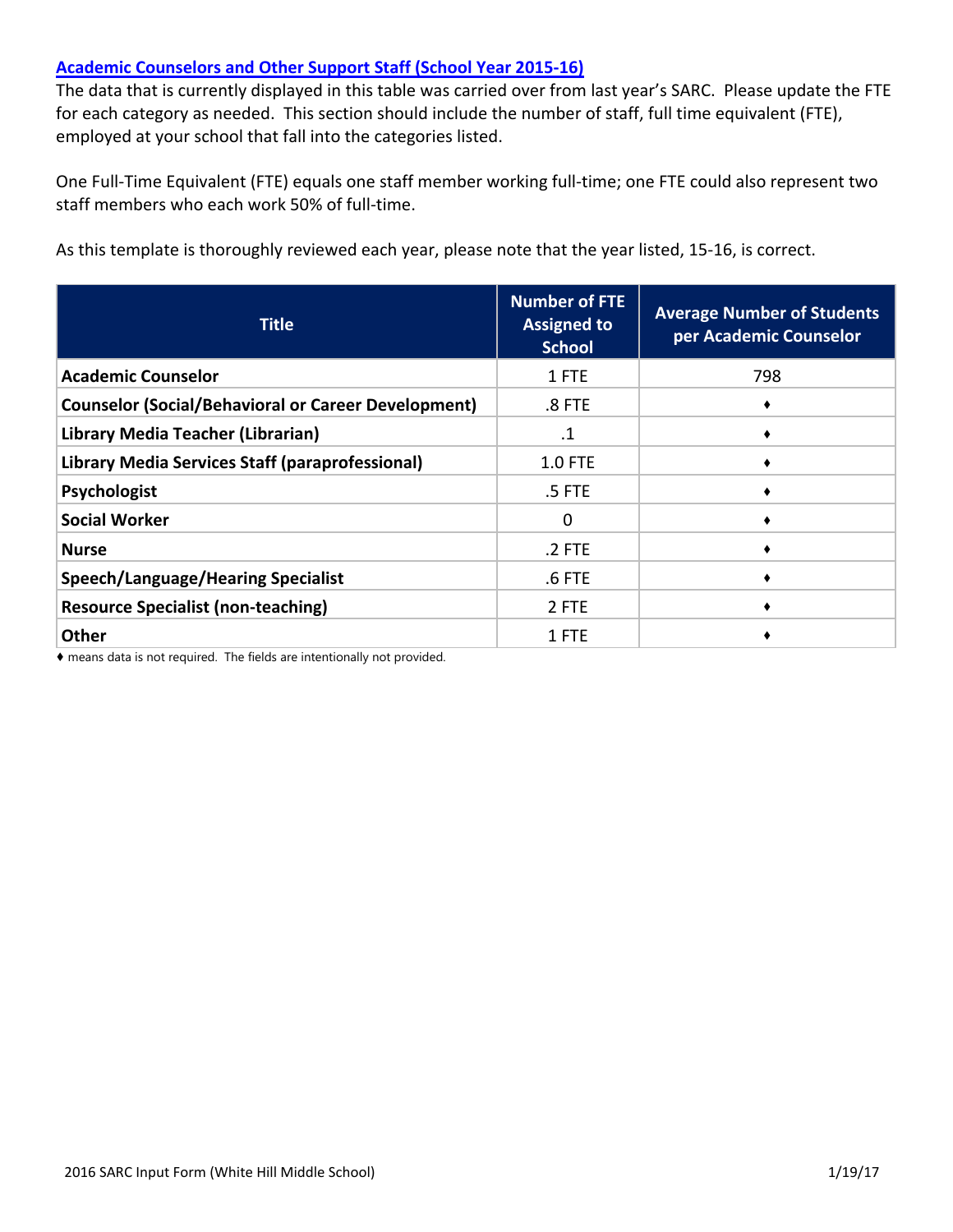## **[Textbooks and Instructional Materials \(Most Recent Year\)](http://www.doc-tracking.com/screenshots/16SARC/InputFormDataElements/Textbooks%2520and%2520Instructional%2520Materials.pdf)**

This section describes 1) whether the textbooks and instructional materials used at the school are from the most recent adoption, 2) whether there are sufficient textbooks and instruction materials for each student 3) and information about the school's use of any supplemental curriculum or non-adopted textbooks or instructional materials.

List all textbooks and instructional materials used in the school in **core subjects** (reading/language arts, math, science, and history-social science), including:

- Year they were adopted
- Whether they were selected from the most recent list of standards-based materials adopted by the State Board of Education (SBE) or local governing board
- Percent of students who lack their own assigned textbooks and/or instructional materials\*
- For kindergarten through grade 8 (K-8), include any supplemental curriculum adopted by local governing board

If an insufficiency exists, the description must identify the percent of students who lack sufficient textbooks and instructional materials. Be sure to use the most recent available data collected by the LEA and note the year and month in which the data were collected.

## **Please ensure that this section correlates accurately to most recent adoption of textbooks for your LEA.**

#### **Year and month in which data were collected:** December 2015

This section should be kept to 1-2 paragraphs.

During the 2014-15 school year, the school and each classroom developed a classroom library of leveled readers including a variety of genres. Each student has the opportunity to have both literary and informational texts to read at their own level within the classroom, and the school is able to differentiate for students who need reading interventions and are reading above or below grade level. All students have sufficient textbooks and/or instructional materials in each subject area for in-school work and homework.

| <b>Core Curriculum Area</b>   | <b>Textbooks and Instructional Materials/</b><br><b>Year of Adoption</b>             | <b>From</b><br><b>Most</b><br>Recent<br><b>Adoption?</b> | <b>Percent of</b><br><b>Students</b><br><b>Lacking Own</b><br><b>Assigned Copy</b> |
|-------------------------------|--------------------------------------------------------------------------------------|----------------------------------------------------------|------------------------------------------------------------------------------------|
| <b>Reading/Language Arts</b>  | Good Quality, Holt Lit. and LA,<br>adopted in 2003                                   | <b>Yes</b>                                               | 0                                                                                  |
| <b>Mathematics</b>            | Holt                                                                                 | <b>Yes</b>                                               | 0                                                                                  |
| <b>Science</b>                | Good Quality, Focus on Earth Sci., Focus on Life<br>Sci., Focus on Physical Science, | Yes                                                      | 0                                                                                  |
| <b>History-Social Science</b> | Good Quality, Focus on Earth Sci., Focus on Life<br>Sci., Focus on Physical Science, | Yes.                                                     | 0                                                                                  |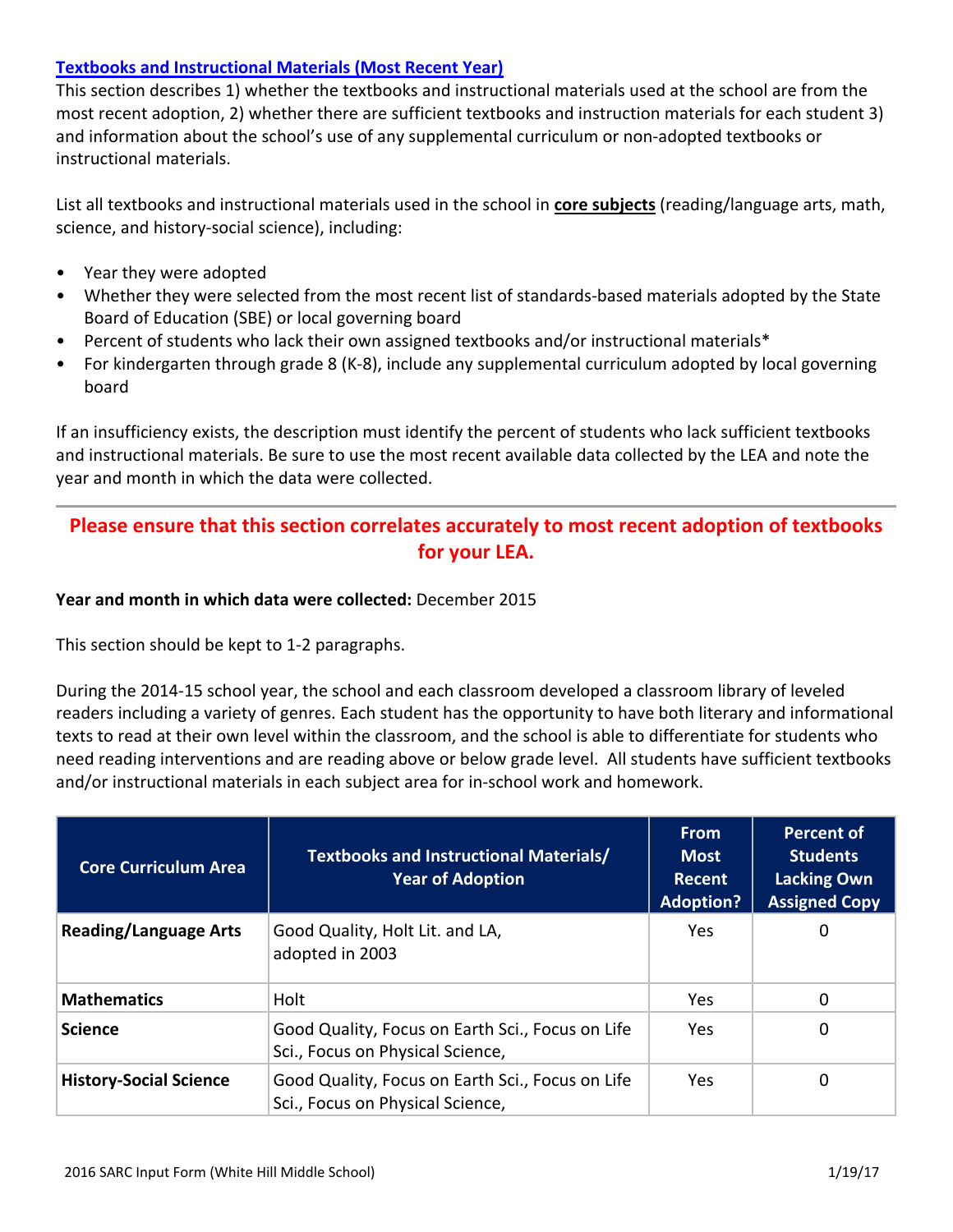| <b>Core Curriculum Area</b>                                          | <b>Textbooks and Instructional Materials/</b><br><b>Year of Adoption</b>      | <b>From</b><br><b>Most</b><br>Recent<br><b>Adoption?</b> | <b>Percent of</b><br><b>Students</b><br><b>Lacking Own</b><br><b>Assigned Copy</b> |
|----------------------------------------------------------------------|-------------------------------------------------------------------------------|----------------------------------------------------------|------------------------------------------------------------------------------------|
| <b>Foreign Language</b>                                              | Good Quality, McDougal Littell,<br>adopted in 2001<br>Discoving French - Bleu | <b>Yes</b>                                               | 0                                                                                  |
| <b>Health</b>                                                        |                                                                               |                                                          |                                                                                    |
| <b>Visual and Performing</b><br><b>Arts</b>                          |                                                                               |                                                          |                                                                                    |
| <b>Science Laboratory</b><br>Equipment<br>(grades 9-12 schools only) |                                                                               |                                                          |                                                                                    |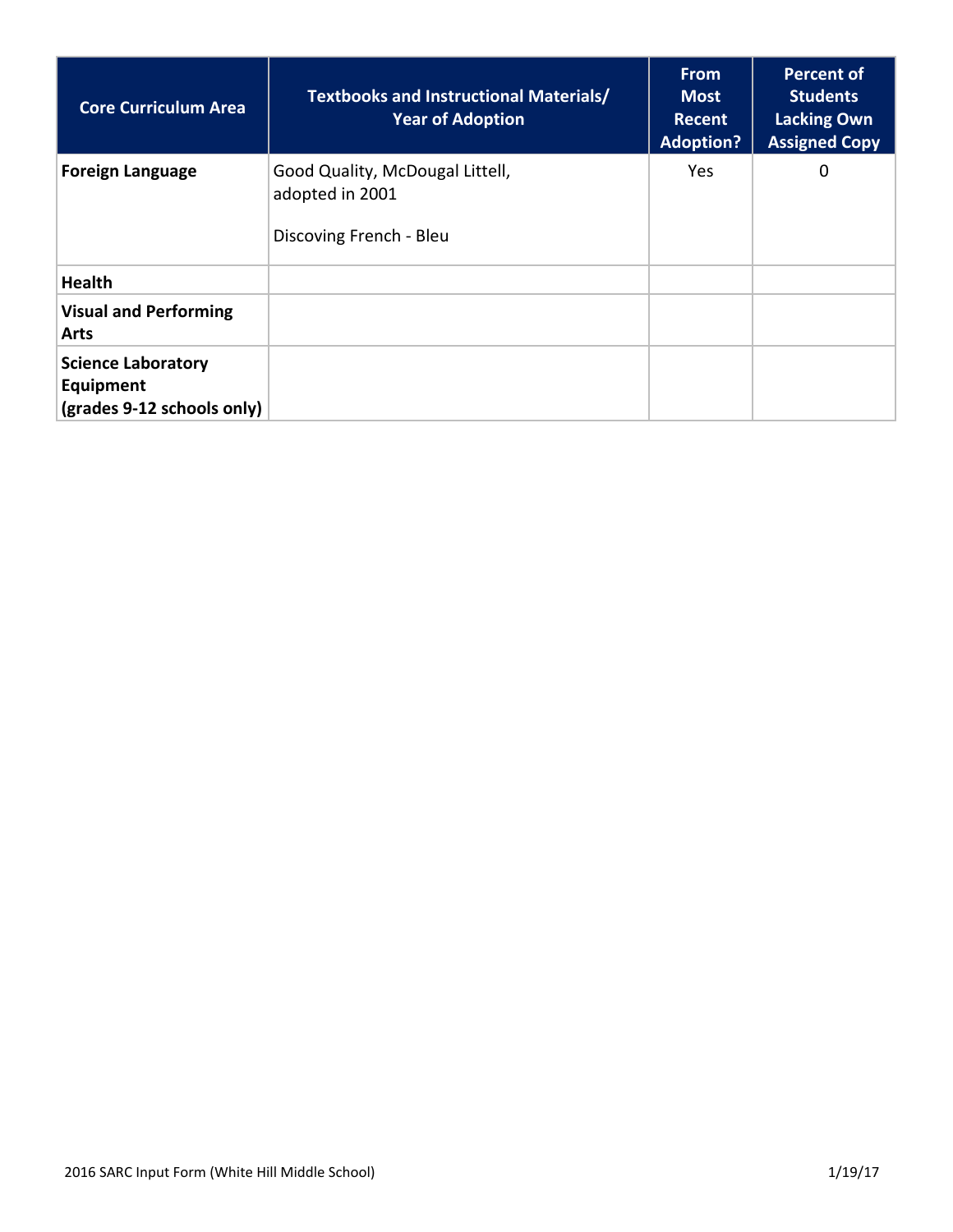## **[Expenditures per Pupil and School Site Teacher Salaries \(Fiscal Year 2014-15\)](http://www.doc-tracking.com/screenshots/16SARC/InputFormDataElements/Expenditures%2520per%2520Pupil%2520and%2520School%2520Site%2520Teacher%2520Salaries.pdf)**

The fields that are, **highlighted yellow,** are populated for you with data provided by CDE (as available). Percent differences, highlighted light-blue, are calculated by this form.

The remaining data was copied over form last year's SARC and should be reviewed/updated, with data from FY 14-15, as needed.

The most recent data available from CDE is for fiscal year 2014-15. For comparison purposes, data for the same fiscal year is requested from the school.

As this template is thoroughly reviewed each year, please note that the year listed, fiscal year 14-15, is correct.

|                                                               | <b>Expenditures Per Pupil</b> |                                                                                                         |         |                                                   |  |
|---------------------------------------------------------------|-------------------------------|---------------------------------------------------------------------------------------------------------|---------|---------------------------------------------------|--|
| <b>Level</b>                                                  | <b>Total</b>                  | Supplemental/<br>Basic/<br><b>Restricted</b><br><b>Unrestricted</b><br><b>Sources</b><br><b>Sources</b> |         | <b>Average</b><br><b>Teacher</b><br><b>Salary</b> |  |
| <b>School Site</b>                                            | 6769                          | 2342.                                                                                                   | 4427    | 66333.                                            |  |
| <b>District</b>                                               | ٠                             |                                                                                                         | 4121    | \$69,728                                          |  |
| <b>Percent Difference: School Site and</b><br><b>District</b> |                               |                                                                                                         | 7.4     | $-3.9$                                            |  |
| <b>State</b>                                                  | ٠                             |                                                                                                         | \$5,677 | \$71,610                                          |  |
| Percent Difference: School Site and<br><b>State</b>           |                               |                                                                                                         | $-17.2$ | $-4.0$                                            |  |

♦ means data is not required. The fields are intentionally not provided.

**Supplemental/Restricted** expenditures come from money whose use is controlled by law or by a donor. Money that is designated for specific purposes by the district or governing board is not considered restricted.

**Basic/Unrestricted expenditures** are from money whose use, except for general guidelines, is not controlled by law or by a donor.

## **[Types of Services Funded \(Fiscal Year 2015-16\)](http://www.doc-tracking.com/screenshots/16SARC/InputFormDataElements/Types%2520of%2520Services%2520Funded.pdf)**

Please review and update the information below as needed. This section should include specific information about the types of programs and services available at the school that support and assists students. For example, this narrative may include information about supplemental educational services related to the school's federal Program Improvement (PI) status.

As this template is thoroughly reviewed each year, please note that the year listed, fiscal year 15-16, is correct.

The Local Control Accountability Plan (LCAP) approved by the Board of Education trustees has provided additional supports at Hidden Valley Elementary School by increasing the support staff as well as a District Wide Math Coordinator in curriculum and a Special Education Coordinator to support the Student Services Department. Both Title II funds and the Educator Effectiveness Grant supports professional growth and development. State and Federal funds ensure that all students identified with a disability receive a Free and Appropriate Public Education. In addition, the school receives Federal Title III funds to support English Language Learners.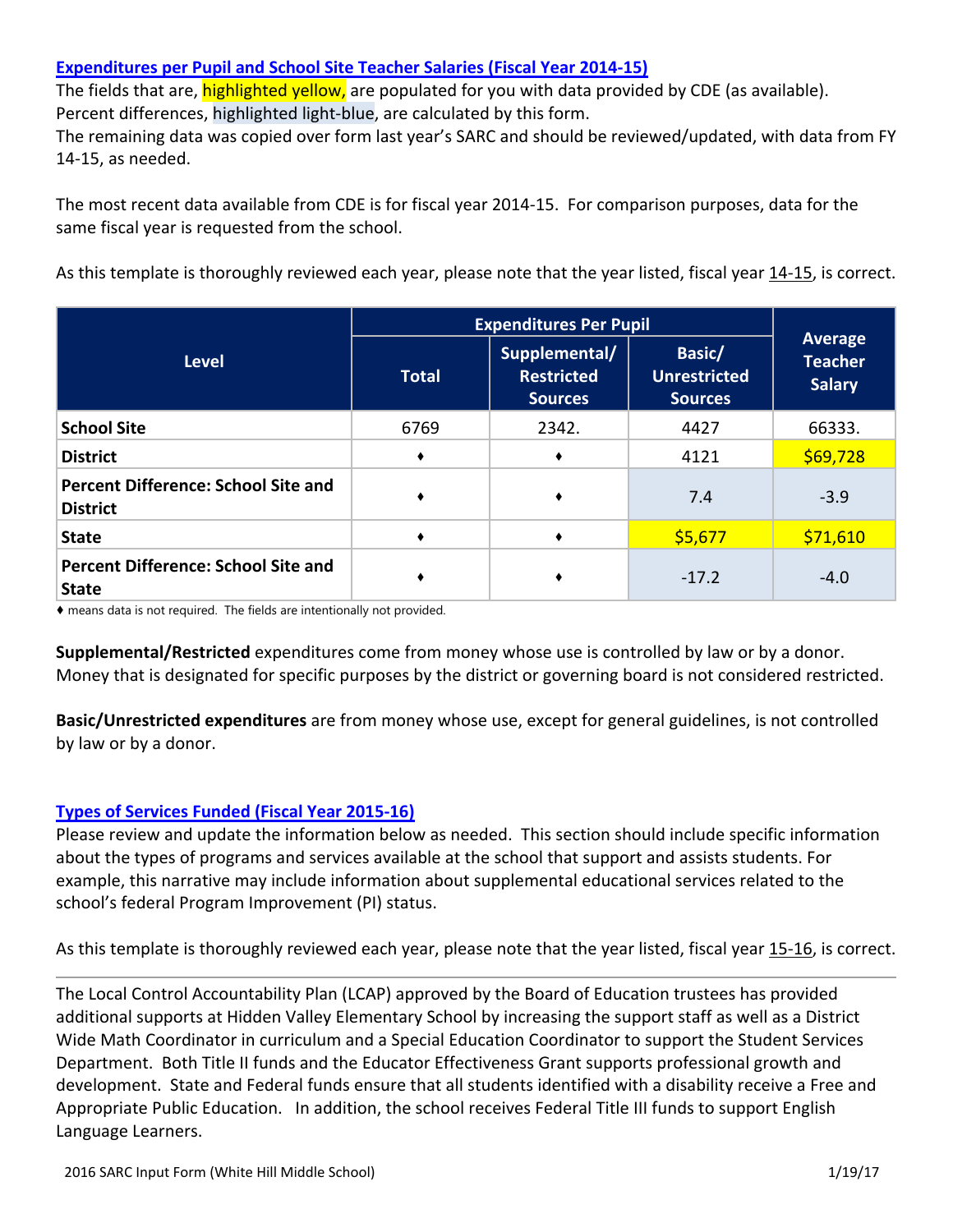#### **[Professional Development \(Most Recent Three Years\)](http://www.doc-tracking.com/screenshots/16SARC/InputFormDataElements/Professional%2520Development.pdf)**

Please review and update the information below as needed. This section should include the number of days provided for professional development and continuous professional growth in the most recent three year period. Questions that may also be answered include:

- What are the primary/major areas of focus for staff development and specifically how were they selected? For example, were student achievement data used to determine the need for professional development in reading instruction?
- What are the methods by which professional development is delivered (e.g., after school workshops, conference attendance, individual mentoring, etc.)?
- How are teachers supported during implementation (e.g., through in-class coaching, teacher-principal meetings, student performance data reporting, etc.)?

Transitioning to the Common Core Math standards was the focus of professional development in the 2011-12 school year. Teachers benefited from two staff development days with Phil Daro, author of the CC math standards, with follow up work on designing units of study with trainers from the California Math Project. For the 2015-16 school year, the District has a Math Coordinator who is providing professional development in the 8 mathematical practices for each grade level.

Professional Development in the 2012-13 school year focused on providing all teachers in the district with Guided Language Acquisition Design (G.L.A.D.) training. T w o district w ide staff development days and four teacher release days for all teachers, K-8 provided comprehensive training in these strategies, designed to provide differentiation for all students. Coaching in these strategies continues during the 2013-14 school year.

The focus of teacher professional development in the 2014-15 and 2015-16 school year is on the development of units aligned with the Common Core Standards in English Language Arts. Three district wide staff development days, along with teacher release days have provided the time for teachers to learn the process for developing CC aligned units using readers and writers workshop to implement the English Language Arts CCSS.

Each Department has developed a professional development plan .